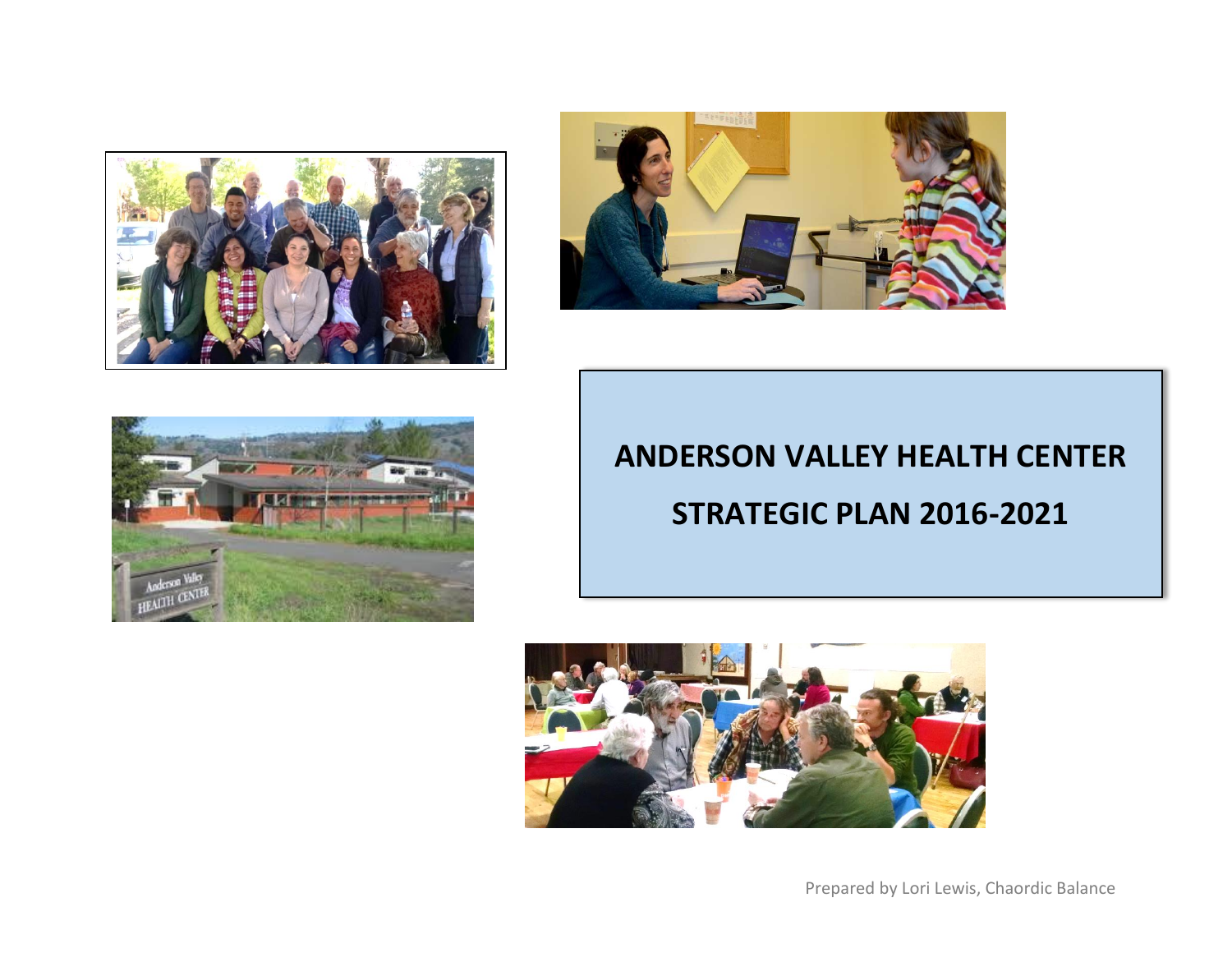### **OUR SHARED VISION**

#### *Our Shared Vision is to use creative and innovative ways to*

- Be financially healthy and to have the ability to expand and grow by creating new and sustainable revenue sources
- Be a part of and understand the needs of our diverse community
- Provide integrated personalized health care to support well-being and happiness
- Coordinate our services within the community using an holistic approach
- Deliver nationally recognized healthcare that our patients can trust

### **OUR MISSION**

*Our mission is to provide excellent and affordable care to the community of Anderson Valley*

#### **OUR VALUES**

- AVHC is integral to the health of our community.
- Services are accessible, available, and affordable no one is turned away.
- Access to high-quality health care is a right and a responsibility.
- The staff of AVHC is one of our most valuable assets.
- Services are delivered in a supportive, safe, non-judgmental manner, stressing patient involvement and responsibility, health education, counseling and preventative health care in all programs and services.
- Services at AVHC are of the highest quality, up to date and responsive to the individual needs of our patients in their homes or at the health center.
- AVHC services are responsible, adaptable to a diverse community and are culturally and linguistically appropriate.
- AVHC maximizes financial resources.

#### **RESOURCES**

AVHC Staff and Board; Anderson Valley community; Federal and Local grants; current cash reserve

### **OVERALL STRATEGY**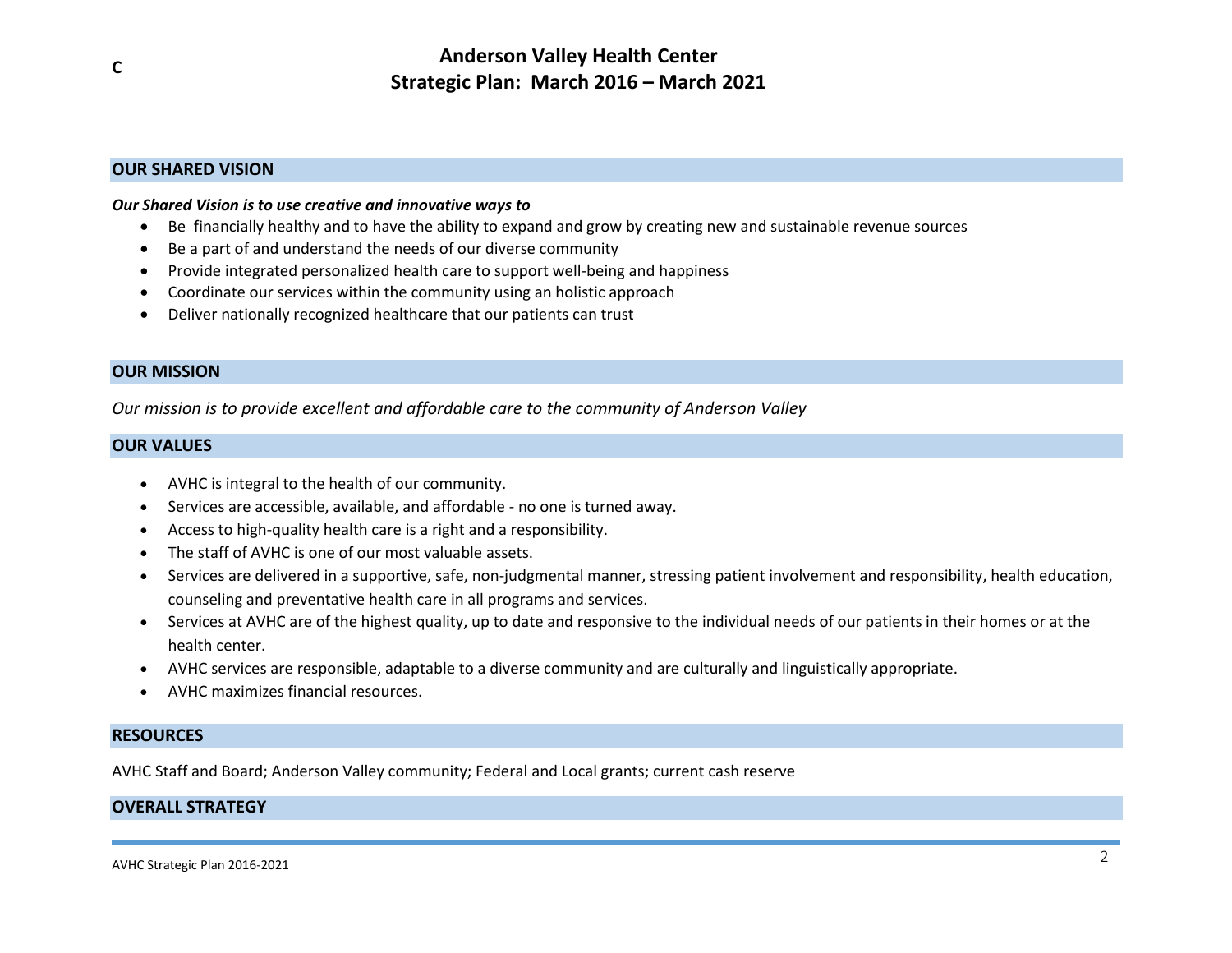### **Summary of strategic planning process**

In early 2016, the Anderson Valley Health Center (AVHC) Board and staff agreed to embark on creating a strategic plan for the next 3 - 5 years. In order to better understand how they could serve the community they hired a professional facilitator, Lori Lewis of Chaordic Balance, to guide the group in developing a comprehensive roadmap. The group early on identified the desire and need to engage the general Anderson Valley community and incorporated that into the process.

On Thursday March 31<sup>st</sup>, 2016 the community was invited to meet with the Board and staff in a public forum. A World Café format was used, i.e., small groups gathered at tables to discuss key questions (e.g., How has having a local health center made difference in your life? What has worked or not worked and what could "better" look and sound like?). Approximately forty five people attended.

On the following weekend, April 2th and 3rd the AVHC Board and key staff met for a two day strategic planning retreat to build upon and discuss the ideas and thoughts shared at the community event. In order to better understand some of the overarching issues and ideas, the Board invited several key community representatives to participate Saturday morning in more detailed conversations. There were between 20-25 people who participated on Saturday morning.

The group looked forward five years (2016-2021). They considered their organizational past history and learnings and current internal and external factors. These shared understandings allowed them to identify a shared vision to work towards over the next five years; five key strategic directions to focus on over the next 1-3 years; and strategies for each strategic direction that can be implemented over the next 1-2 years. Using this incremental approach, the group will use these strategies and other action plans (to be developed as needed) to help them identify the tasks needed to move forward and achieve steady progress.

### **Integration of Strategic plan**

The following steps will assist in integrating the strategic plan and working towards our vision while remaining flexible and proactive

- Share the general plan and check for alignment with overall goals and needs
	- o with the staff (in May/June 2016) eliciting input and buy-in
	- $\circ$  with the community (in June 2016) to provide results of the community event and subsequent retreat
- Institute monthly and quarterly updates on the specific strategies (by committees as appropriate). Each strategic direction and associated strategy is "owned" by a specific committee. The Board Chair and Executive Director will jointly oversee this process.
- Annually review the plan, check for progress and adjust strategic directions and strategies as needed.
- Conduct a more thorough strategic planning session in 2020-2021 or as needed.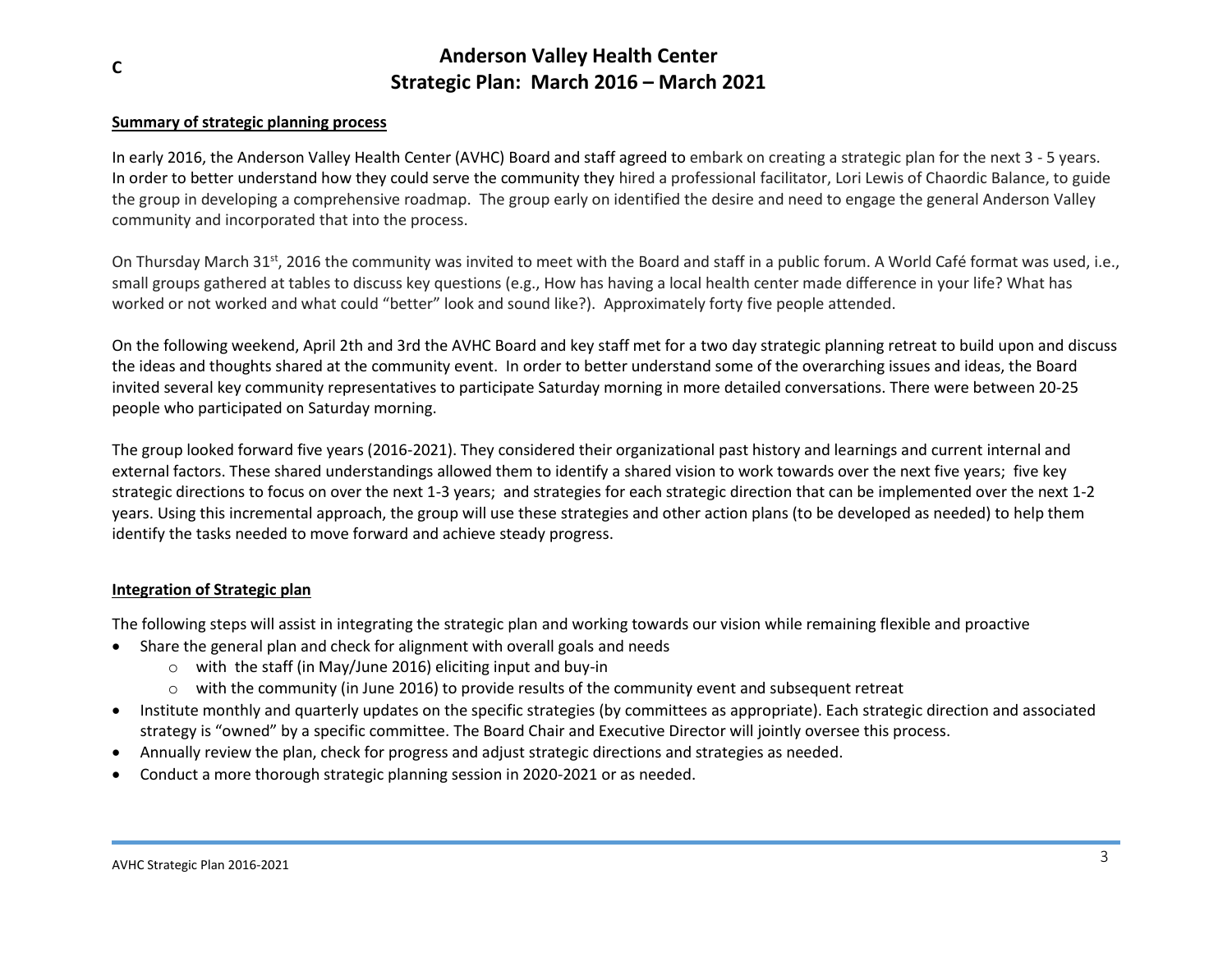### *Understanding* **OUR CURRENT REALITY**

| What supports us in achieving our vision?                                | What stands in the way from achieving our vision?                                      |
|--------------------------------------------------------------------------|----------------------------------------------------------------------------------------|
| Internally ("Our Strengths")                                             | Internally ("Our Weaknesses")                                                          |
| Staff are committed, locally based and part of the community             | Lack of succession plan for staff and providers                                        |
| We have links to outside (of Anderson Valley) health community           | Do not have established training program for staff (e.g., customer<br>٠                |
| We provide excellent care and patients have a high level of satisfaction | service, leadership, upward mobility)                                                  |
| Strong community support and response                                    | Procedures are not always documented or followed through<br>$\bullet$                  |
| Strong and knowledgeable leadership (Board and ED)                       | consistently                                                                           |
|                                                                          | Still dealing with past issues (e.g., billing, "shake-up", etc.)                       |
|                                                                          | Have limited physical space to expand                                                  |
|                                                                          | Do not have full bilingual capability (e.g., providers and RNs)                        |
| <b>Externally ("Our Opportunities")</b>                                  | <b>Externally ("Our Threats")</b>                                                      |
| Strong community support                                                 | Unpredictable funding sources (e.g., grants, AmeriCorps project, etc.)                 |
| Increased opportunities to look for funding and support (e.g. wineries,  | National push towards consolidation of health providers/clinics<br>٠                   |
| medical cannabis, other internship programs, etc.)                       | Aging community requires expanded/different services<br>٠                              |
| Community wants additional services, including stronger link with        | Rural health clinics do not have as much influence and small clinics have<br>$\bullet$ |
| exercise                                                                 | harder time meeting FQHC program requirements                                          |
| Increase in local population (Spanish speaking) who need health care     | Current political climate and health care discussions                                  |
|                                                                          | Vulnerable to large scale emergencies                                                  |

### *Looking towards our future* **– OUR STRATEGIC DIRECTIONS**

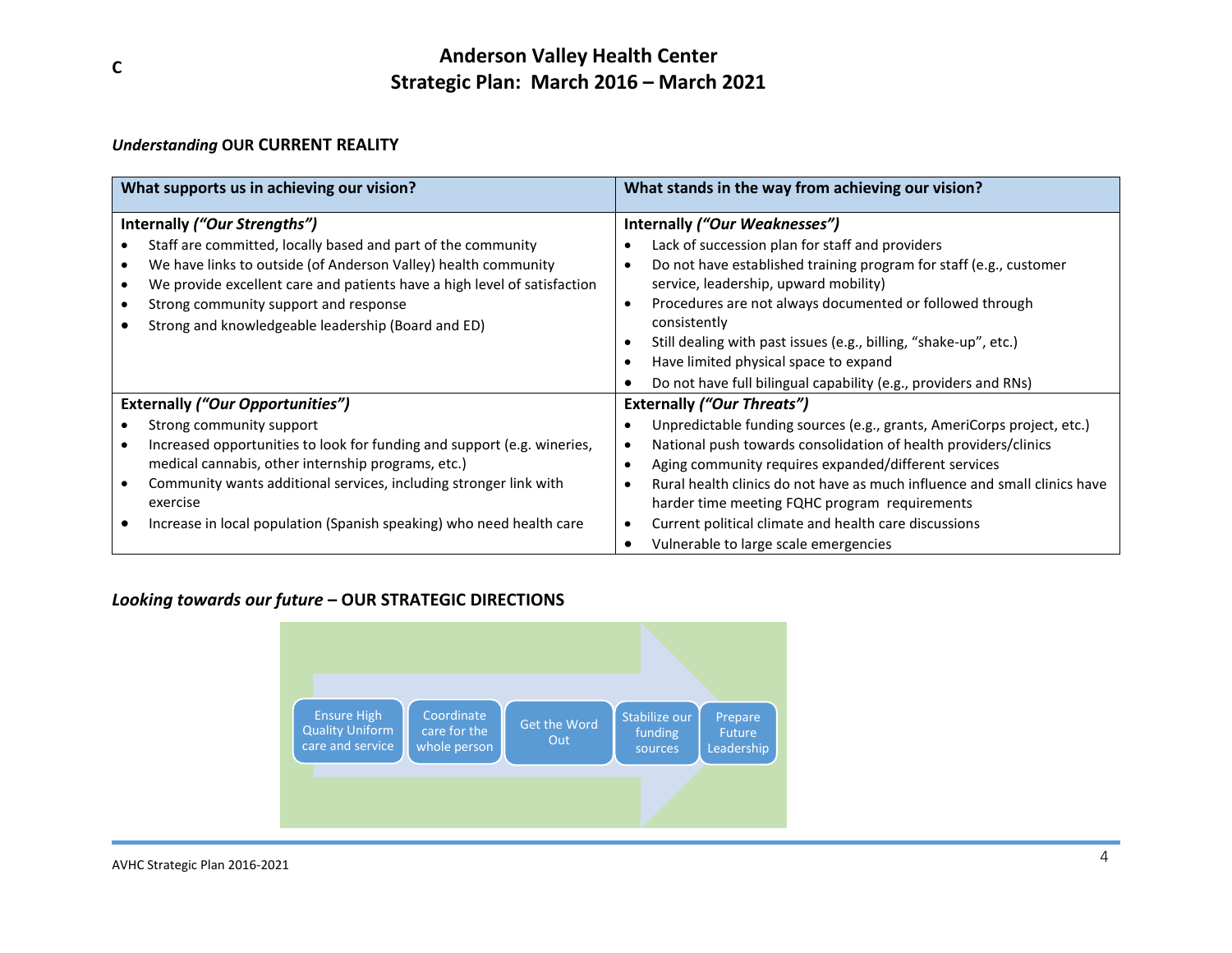### **STRATEGIC DIRECTIONS AND STRATEGIES**

*In addition to our ongoing work of providing excellent and affordable care to the community of Anderson Valley, the AVHC Board and Executive Director will use the identified strategic directions to guide their work and decisions* 

|                                                                                                               | Strategic Direction #1- Ensure High Quality Uniform care and service                                                                                                                                                                                                  |                                   |                                        |                                                                                                                     |                                      |
|---------------------------------------------------------------------------------------------------------------|-----------------------------------------------------------------------------------------------------------------------------------------------------------------------------------------------------------------------------------------------------------------------|-----------------------------------|----------------------------------------|---------------------------------------------------------------------------------------------------------------------|--------------------------------------|
|                                                                                                               |                                                                                                                                                                                                                                                                       |                                   |                                        |                                                                                                                     | Lead - Program Improvement Committee |
| <b>TASKS/PROJECTS</b>                                                                                         | <b>ACTIONS/DELIVERABLES</b><br>(see specific action plans for additional<br>detail)                                                                                                                                                                                   | <b>TIMELINE</b>                   | <b>LEAD</b>                            | <b>MEASUREMENT OF</b><br><b>SUCCESS</b>                                                                             | <b>STATUS</b>                        |
| <b>Complete training and</b><br>1.<br><b>Implement LEAN</b><br>principles within<br>organization (HC & Board) |                                                                                                                                                                                                                                                                       |                                   |                                        |                                                                                                                     |                                      |
|                                                                                                               | a. Arrange/Attend LEAN training<br>(for ED, Staff & Board)<br>Organize LEAN book club<br>b.<br>Engage PI committee<br>c.<br>Develop plan for implementing<br>d.<br><b>LEAN</b><br><b>Identify LEAN mentors</b><br>e.<br>Identify & Implement key LEAN<br>f.<br>events | 1 year<br>$6 - 8/16$<br>$9-12/16$ | Chloe, Drew<br>Drew<br>PI<br>Committee | Clinic leadership/<br>$\bullet$<br>staff is LEAN<br>trained                                                         |                                      |
| Identify/ Implement key<br>2.<br>metrics of improvement                                                       |                                                                                                                                                                                                                                                                       |                                   |                                        |                                                                                                                     |                                      |
|                                                                                                               | Develop action plan for<br>a.<br>engaging staff, board and<br>community. Identify roles &<br>responsibilities<br>Identify metrics and implement<br>b.<br>departmental rounding for<br>transparent monitoring of<br>progress                                           |                                   | ED, MD,<br>Board(PI),<br>staff         | Identify key<br>$\bullet$<br>metrics of<br>improvement<br>Develop plan for<br>$\bullet$<br>tracking<br>data/metrics |                                      |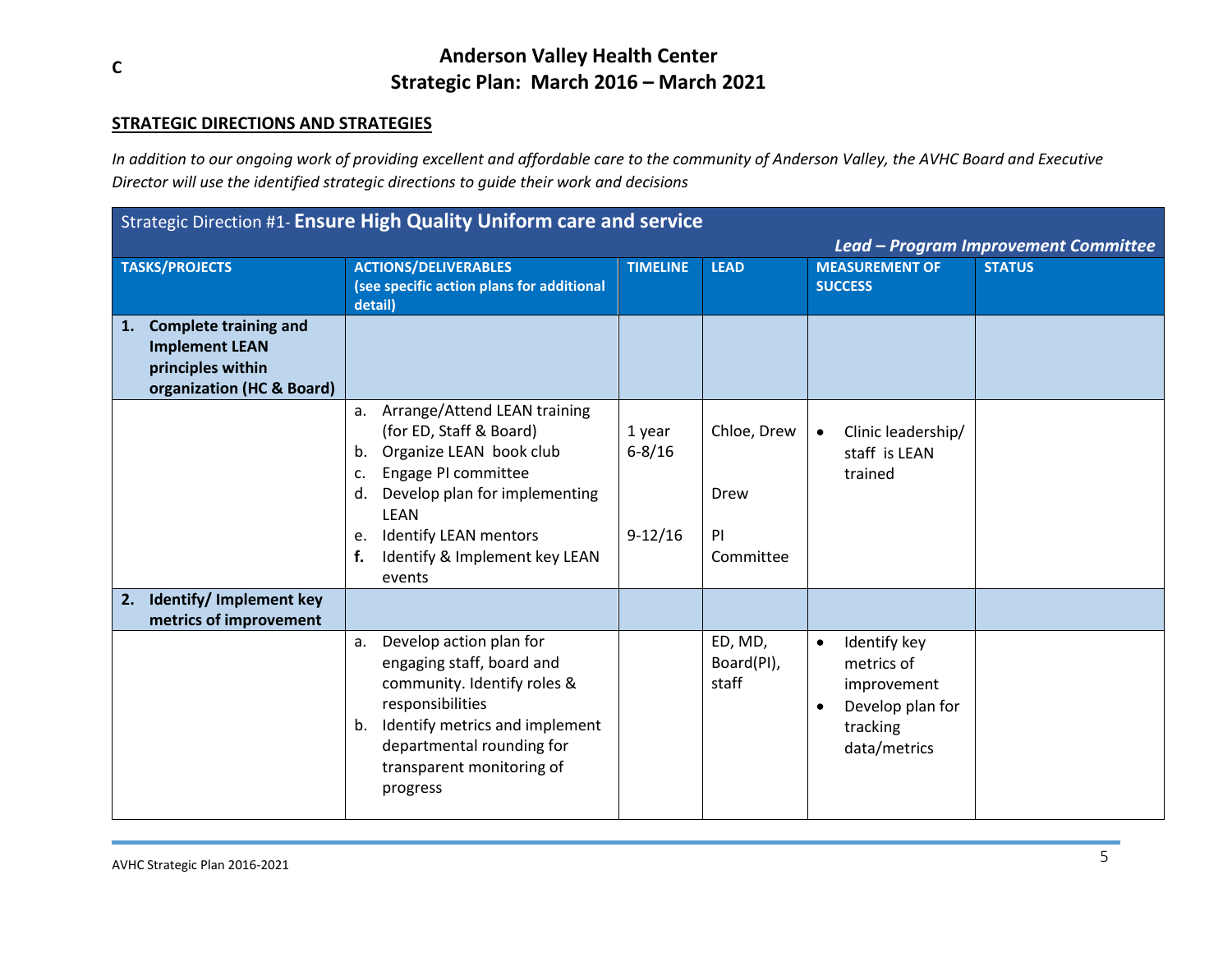| <b>Strategic Direction #1- Ensure High Quality Uniform care and service</b> |                                                                                                                                                                             |                 |                                              |                                                                                                                                                                                                              |                                                       |  |  |
|-----------------------------------------------------------------------------|-----------------------------------------------------------------------------------------------------------------------------------------------------------------------------|-----------------|----------------------------------------------|--------------------------------------------------------------------------------------------------------------------------------------------------------------------------------------------------------------|-------------------------------------------------------|--|--|
| <b>TASKS/PROJECTS</b>                                                       | <b>ACTIONS/DELIVERABLES</b><br>(see specific action plans for additional<br>detail)                                                                                         | <b>TIMELINE</b> | <b>LEAD</b>                                  | <b>MEASUREMENT OF</b><br><b>SUCCESS</b>                                                                                                                                                                      | Lead - Program Improvement Committee<br><b>STATUS</b> |  |  |
| <b>Follow current</b><br>3.<br>performance<br>improvement plan              |                                                                                                                                                                             |                 |                                              |                                                                                                                                                                                                              |                                                       |  |  |
|                                                                             | Ensure clinic workplan is<br>а.<br>implemented (e.g., follows<br>current action items)<br><b>b.</b> Monitors externally and<br>provides additional support and<br>expertise | Ongoing         | Chloe and PI<br>Committee<br>PI<br>Committee | Plan is in place<br>$\bullet$<br>and being<br>implemented<br>Integration with<br>$\bullet$<br>staff capacity<br>and leadership<br>training<br>Clinic policies &<br>procedures are<br>updated/<br>implemented |                                                       |  |  |
| Integrate "ongoing<br>4.<br>improvements" into our<br>culture               |                                                                                                                                                                             |                 |                                              |                                                                                                                                                                                                              |                                                       |  |  |
|                                                                             | Develop and document<br>a.<br>workflows<br>b. Monitor progress through<br>transparent monitoring<br>processes                                                               | 2 years         | ED/TBD                                       |                                                                                                                                                                                                              |                                                       |  |  |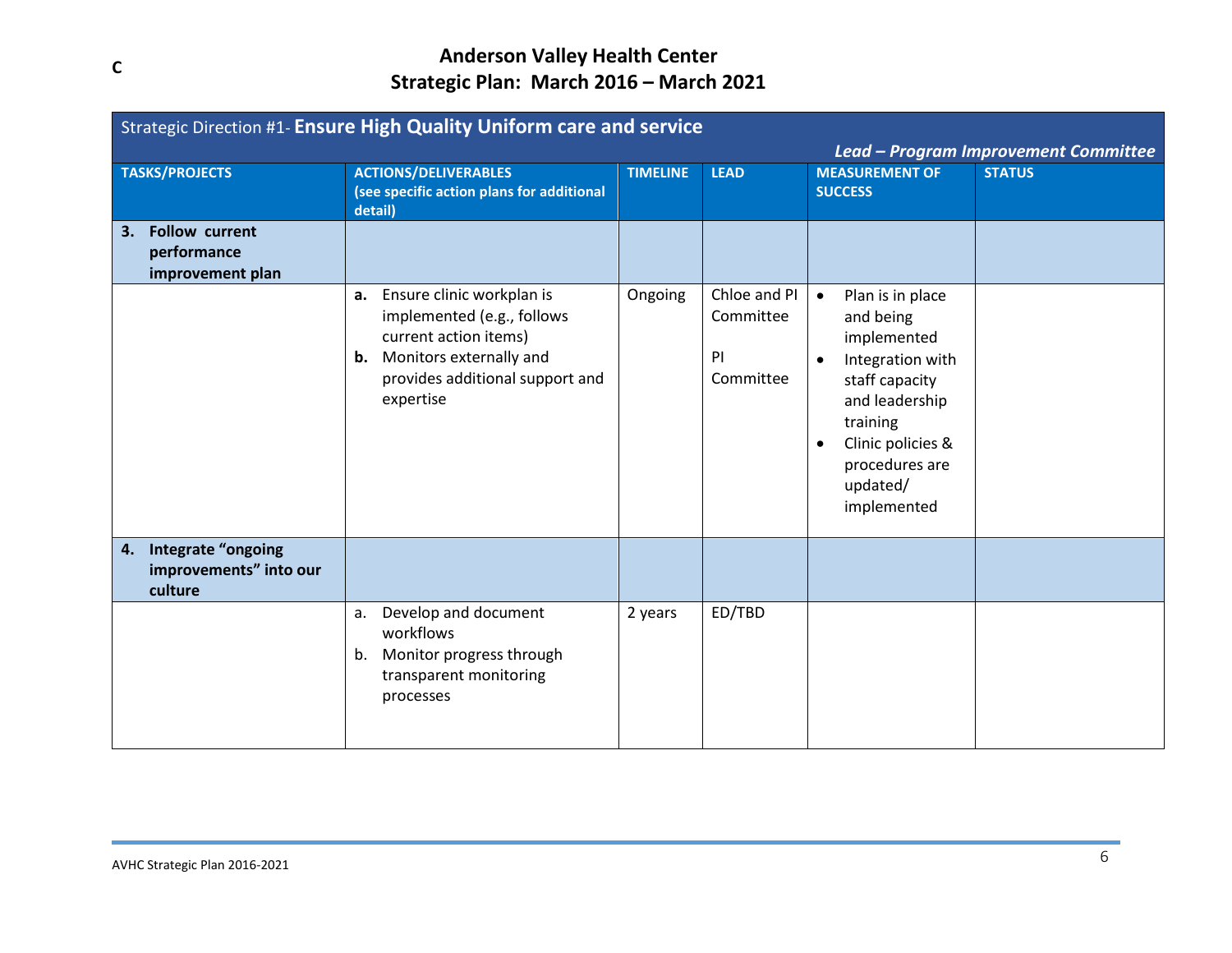|    | Strategic Direction #2- Coordinate care for the whole person<br>LEAD - Staff Coordination and Care Committee (SCCC) |                                                                                                                                                                                                                                                                                                                                                           |                                                               |                                |                                                                                                                                                                                                                 |               |  |  |
|----|---------------------------------------------------------------------------------------------------------------------|-----------------------------------------------------------------------------------------------------------------------------------------------------------------------------------------------------------------------------------------------------------------------------------------------------------------------------------------------------------|---------------------------------------------------------------|--------------------------------|-----------------------------------------------------------------------------------------------------------------------------------------------------------------------------------------------------------------|---------------|--|--|
|    | <b>TASKS/PROJECTS</b>                                                                                               | <b>ACTIONS/DELIVERABLES</b><br>(see specific action plans for additional<br>detail)                                                                                                                                                                                                                                                                       | <b>TIMELINE</b>                                               | <b>LEAD</b>                    | <b>MEASUREMENT OF</b><br><b>SUCCESS</b>                                                                                                                                                                         | <b>STATUS</b> |  |  |
| 1. | <b>Get our Patient Centered</b><br><b>Medical Home (PCMH)</b><br>designation                                        |                                                                                                                                                                                                                                                                                                                                                           |                                                               |                                |                                                                                                                                                                                                                 |               |  |  |
|    |                                                                                                                     | Make workplan and timeline for<br>a.<br>achievement of PCMH designation<br>Identify data needs &collect data<br>b.<br>Write policies<br>c.<br>Complete other necessary tasks<br>d.<br>Put package proof together<br>e.<br>f.<br>Submit package                                                                                                            | 1 year<br>7/16<br>4/16<br>8/16<br>9/16<br>$10-11/16$<br>12/16 | Mark,<br>Fabi<br>Jason<br>Mark | Develop and<br>$\bullet$<br>implement<br>policies and<br>procedures Have<br>(PCMH)<br>designation                                                                                                               |               |  |  |
| 2. | <b>Increase communities</b><br>access to additional<br>resources                                                    |                                                                                                                                                                                                                                                                                                                                                           |                                                               |                                |                                                                                                                                                                                                                 |               |  |  |
|    |                                                                                                                     | Train team (e.g., health coaches) -<br>a.<br>focus on nutrition and exercise<br>Increase access to fitness<br>b.<br>opportunities/development<br>Identify Health center staff to<br>liaison and identify agencies and<br>contact and alternative health<br>care modalities<br>Develop a plan to replace<br>C.<br>AmeriCorps service. (work with<br>AVUSD) | Ongoing                                                       | Chloe,<br>Kathy<br>Cox         | <b>Begin Health</b><br>$\bullet$<br>Coach Program<br>Visit senior<br>$\bullet$<br>center lunch<br>monthly<br>AVHC has<br>$\bullet$<br>established<br>relationships<br>with County<br>social service<br>agencies |               |  |  |
|    |                                                                                                                     |                                                                                                                                                                                                                                                                                                                                                           |                                                               |                                |                                                                                                                                                                                                                 |               |  |  |
|    | <b>TBD</b>                                                                                                          | Explore creating a coalition to<br>d.<br>coordinate programs for healthy<br>kids                                                                                                                                                                                                                                                                          | 2-3 years                                                     |                                | Present to board<br>$\bullet$<br>for feasibility                                                                                                                                                                |               |  |  |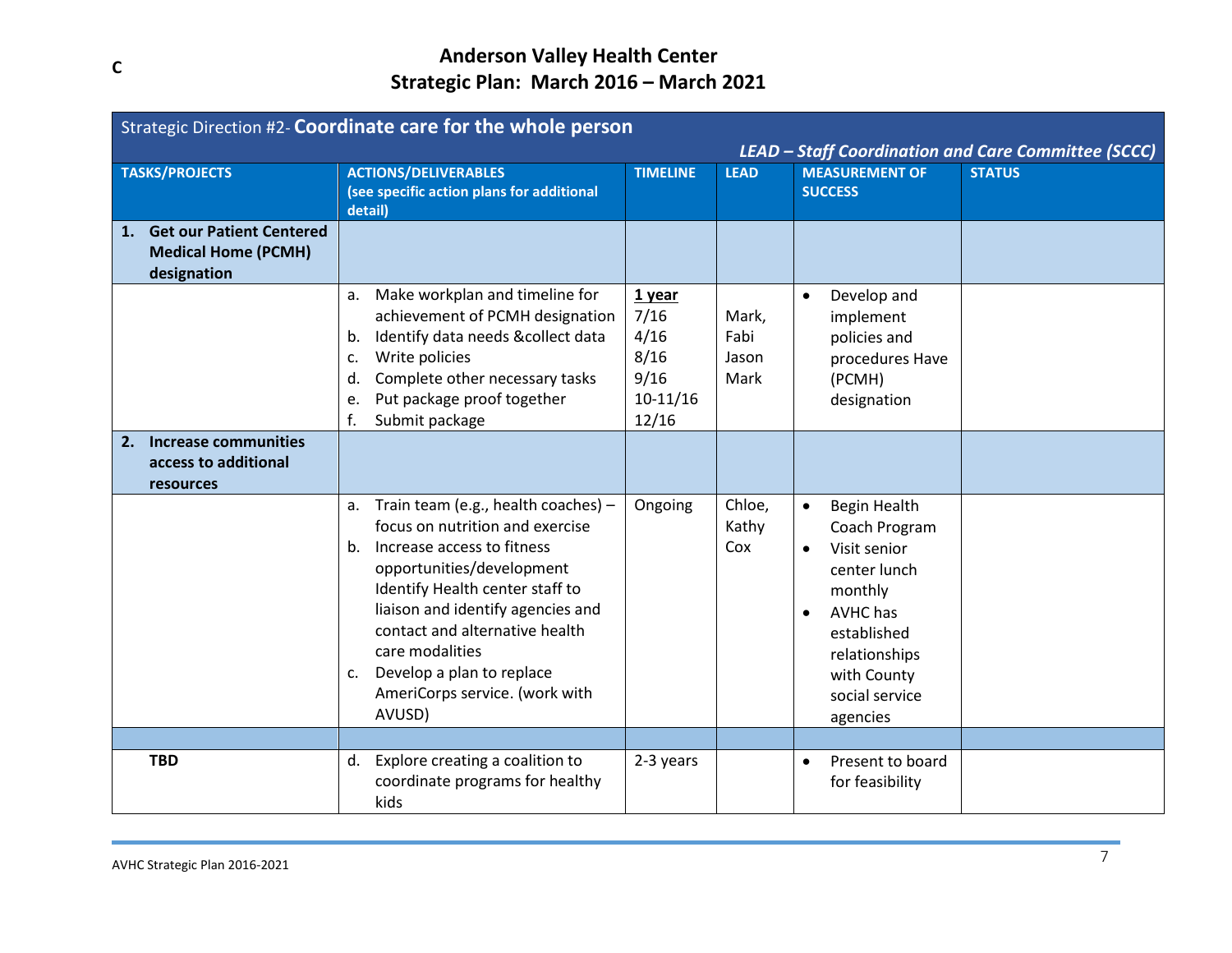|                                              | Strategic Direction #2- Coordinate care for the whole person<br>LEAD - Staff Coordination and Care Committee (SCCC)                                                                                         |                  |             |                                                                                                                                                                                                 |               |  |  |  |
|----------------------------------------------|-------------------------------------------------------------------------------------------------------------------------------------------------------------------------------------------------------------|------------------|-------------|-------------------------------------------------------------------------------------------------------------------------------------------------------------------------------------------------|---------------|--|--|--|
| <b>TASKS/PROJECTS</b>                        | <b>ACTIONS/DELIVERABLES</b><br>(see specific action plans for additional<br>detail)                                                                                                                         | <b>TIMELINE</b>  | <b>LEAD</b> | <b>MEASUREMENT OF</b><br><b>SUCCESS</b>                                                                                                                                                         | <b>STATUS</b> |  |  |  |
|                                              | e. Hold an outreach event.<br>Coordinate with Marketing<br>Committee.                                                                                                                                       | TBD/<br>annually |             | Hold two events<br>$\bullet$<br>annually                                                                                                                                                        |               |  |  |  |
| <b>Ensure internal</b><br>3.<br>coordination |                                                                                                                                                                                                             | 1 year           |             |                                                                                                                                                                                                 |               |  |  |  |
|                                              | Identify coordination between<br>a.<br>medical, dental and behavioral<br>departments<br><b>b.</b> Improve electronic<br>communication with UVMC and<br>our clinic (Logan and Cindy have<br>hospital logins) | <b>TBD</b>       | <b>TBD</b>  | See LEAN<br>measurements                                                                                                                                                                        |               |  |  |  |
| Use best practices in<br>4.<br>community     |                                                                                                                                                                                                             |                  |             |                                                                                                                                                                                                 |               |  |  |  |
|                                              | a. Staff attends health coach training                                                                                                                                                                      | 2-3 years        |             | 20% decrease in<br>$\bullet$<br>patients with<br>A1C (diabetes<br>control)greater<br>than 9<br>10% decrease in<br>٠<br>patients w BMI<br>greater than 30<br>(BMI considered<br>normal up to 30) |               |  |  |  |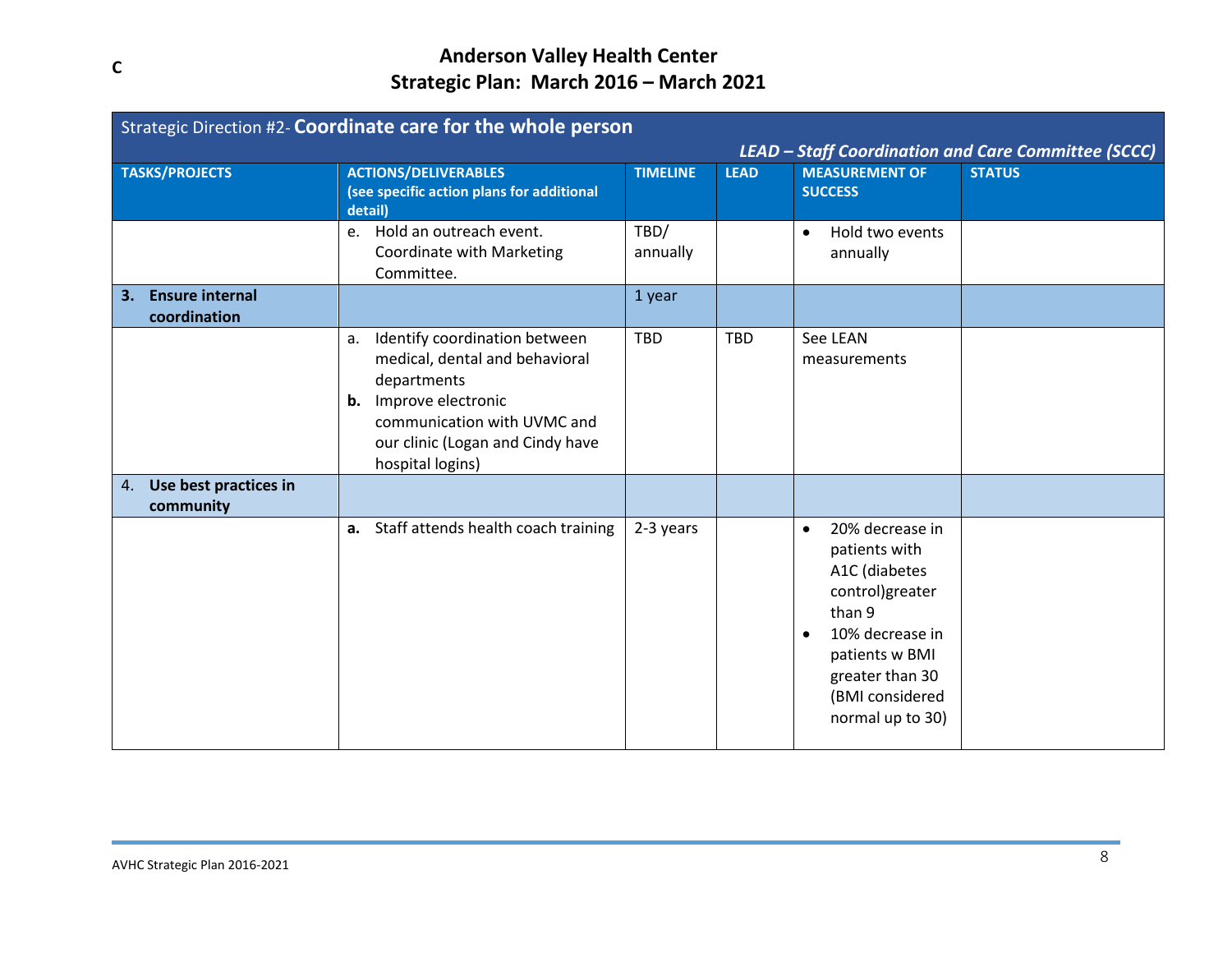| Strategic Direction #3- Get the Word Out                   |                                                                                                                                                                                                                                                                                                                                    |                                           |                 |                                                                                                                                                                                                                        |                                                        |  |  |
|------------------------------------------------------------|------------------------------------------------------------------------------------------------------------------------------------------------------------------------------------------------------------------------------------------------------------------------------------------------------------------------------------|-------------------------------------------|-----------------|------------------------------------------------------------------------------------------------------------------------------------------------------------------------------------------------------------------------|--------------------------------------------------------|--|--|
| <b>TASKS/PROJECTS</b>                                      | <b>ACTIONS/DELIVERABLES</b><br>(see specific action plans for<br>additional detail)                                                                                                                                                                                                                                                | <b>TIMELINE</b>                           | <b>LEAD</b>     | <b>MEASUREMENT OF</b><br><b>SUCCESS</b>                                                                                                                                                                                | <b>Lead: Marketing Committee (MC)</b><br><b>STATUS</b> |  |  |
| <b>Identify and create an</b><br>1.<br>marketing committee |                                                                                                                                                                                                                                                                                                                                    | 1 year                                    |                 |                                                                                                                                                                                                                        |                                                        |  |  |
|                                                            | Identify and invite potential<br>a.<br>marketing committee<br>members (e.g., Board, staff,<br>Community,)<br>Identify a member of the<br>b.<br><b>AVHC board fundraising</b><br>committee to join marketing<br>committee<br>Hold first meeting<br>c.                                                                               | 4/16<br>5/16                              | Ivan,<br>Teresa | Marketing<br>$\bullet$<br>committee<br>established and<br>meeting<br>regularly                                                                                                                                         |                                                        |  |  |
| <b>Identify and contact</b><br>2.<br>potential groups      |                                                                                                                                                                                                                                                                                                                                    |                                           |                 |                                                                                                                                                                                                                        |                                                        |  |  |
|                                                            | Identify first group businesses<br>a.<br>and organizations for potential<br>presentations.<br>b. Appoint someone to write<br>letter/contact; Write letter to<br>targets<br>Follow-up with phone calls to<br>C.<br>confirm presentations<br>Identify hard to reach<br>d.<br>populations and develop<br>strategies for reaching them | 5/16<br>5/16<br>6/16<br>8/16<br>2-3 years | <b>MC</b>       | List of groups to<br>$\bullet$<br>give<br>presentations<br>(e.g., schools -<br>parents and<br>teachers,<br>community<br>organizations,<br>Brewery, Mill,<br>Buckhorn, etc.)<br>Meet with 80%<br>of community<br>groups |                                                        |  |  |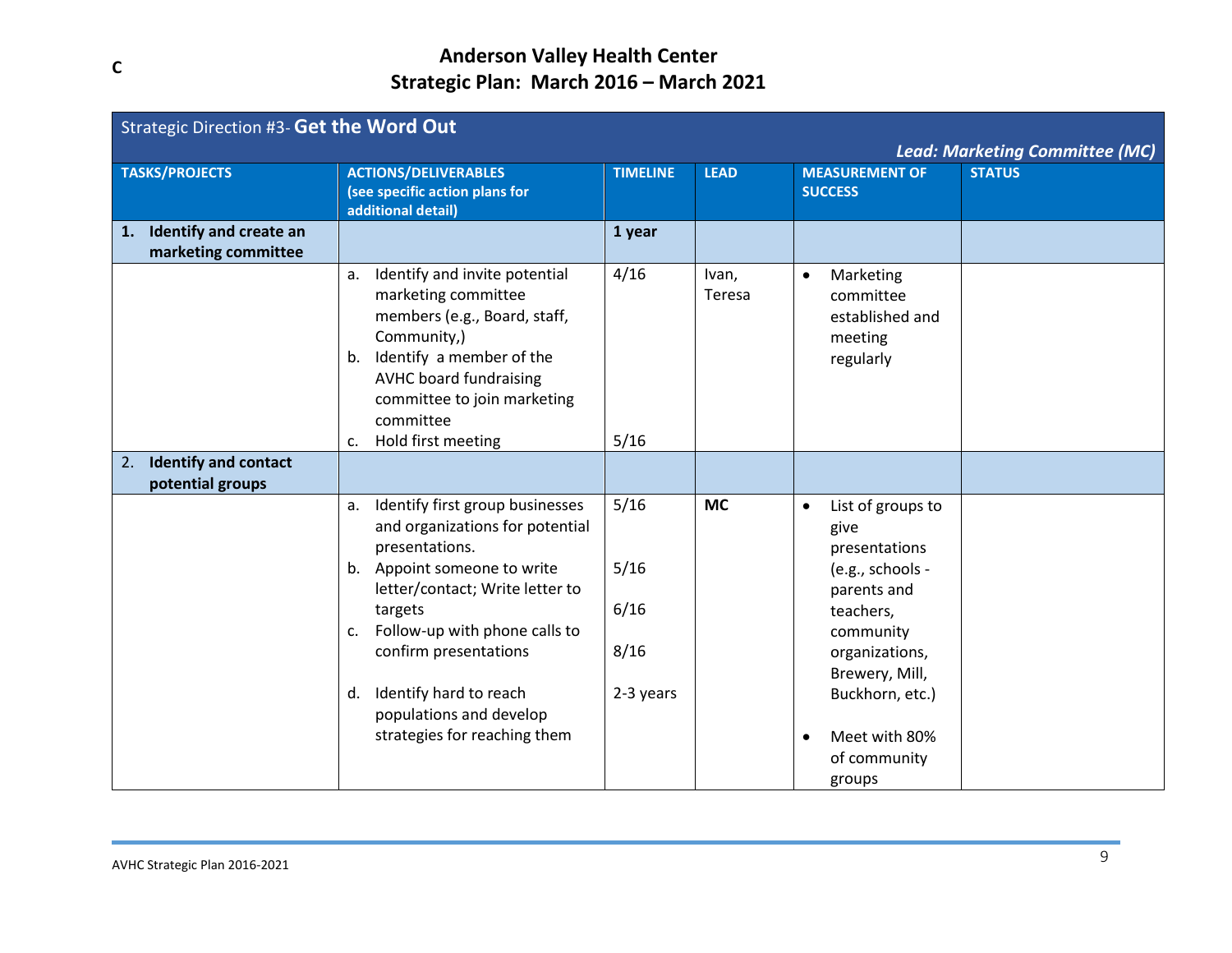|    | Strategic Direction #3- Get the Word Out |                                                      |                 |             |                       |               |  |  |  |
|----|------------------------------------------|------------------------------------------------------|-----------------|-------------|-----------------------|---------------|--|--|--|
|    | <b>Lead: Marketing Committee (MC)</b>    |                                                      |                 |             |                       |               |  |  |  |
|    | <b>TASKS/PROJECTS</b>                    | <b>ACTIONS/DELIVERABLES</b>                          | <b>TIMELINE</b> | <b>LEAD</b> | <b>MEASUREMENT OF</b> | <b>STATUS</b> |  |  |  |
|    |                                          | (see specific action plans for<br>additional detail) |                 |             | <b>SUCCESS</b>        |               |  |  |  |
| 3. | <b>Prepare presentation</b>              |                                                      |                 |             |                       |               |  |  |  |
|    | materials                                |                                                      |                 |             |                       |               |  |  |  |
|    |                                          | Identify key educational points<br>a.                | 5/16            | <b>MC</b>   |                       |               |  |  |  |
|    |                                          | to preserve                                          |                 |             |                       |               |  |  |  |
|    |                                          | Develop PowerPoint and<br>b.                         |                 |             |                       |               |  |  |  |
|    |                                          | pamphlet                                             | 6/16            |             |                       |               |  |  |  |
|    |                                          | Hold meeting to practice<br>$c_{\cdot}$              |                 |             |                       |               |  |  |  |
|    |                                          | presentations                                        |                 |             |                       |               |  |  |  |
| 4. | <b>Meet and Present</b>                  |                                                      |                 |             |                       |               |  |  |  |
|    |                                          | Work with internal clinic<br>$a_{\cdot}$             | $7 - 8/16$      | <b>MC</b>   | Meet with 6           |               |  |  |  |
|    |                                          | outreach committee to                                |                 |             | community groups to   |               |  |  |  |
|    |                                          | conduct presentations at                             |                 |             | present AVHC          |               |  |  |  |
|    |                                          | vineyards                                            |                 |             |                       |               |  |  |  |
| 5. | <b>Ensure our ongoing</b>                |                                                      |                 |             |                       |               |  |  |  |
|    | communications                           |                                                      |                 |             |                       |               |  |  |  |
|    |                                          | Add phone message to wait<br>a.                      |                 | <b>TBD</b>  |                       |               |  |  |  |
|    |                                          | time                                                 |                 |             |                       |               |  |  |  |
|    |                                          |                                                      |                 |             |                       |               |  |  |  |
| 6. | <b>Connect with other</b>                |                                                      |                 |             |                       |               |  |  |  |
|    | ongoing work                             |                                                      |                 |             |                       |               |  |  |  |
|    |                                          | Meet with other board<br>a <sub>r</sub>              |                 | <b>MC</b>   |                       |               |  |  |  |
|    |                                          | committees and staff                                 |                 |             |                       |               |  |  |  |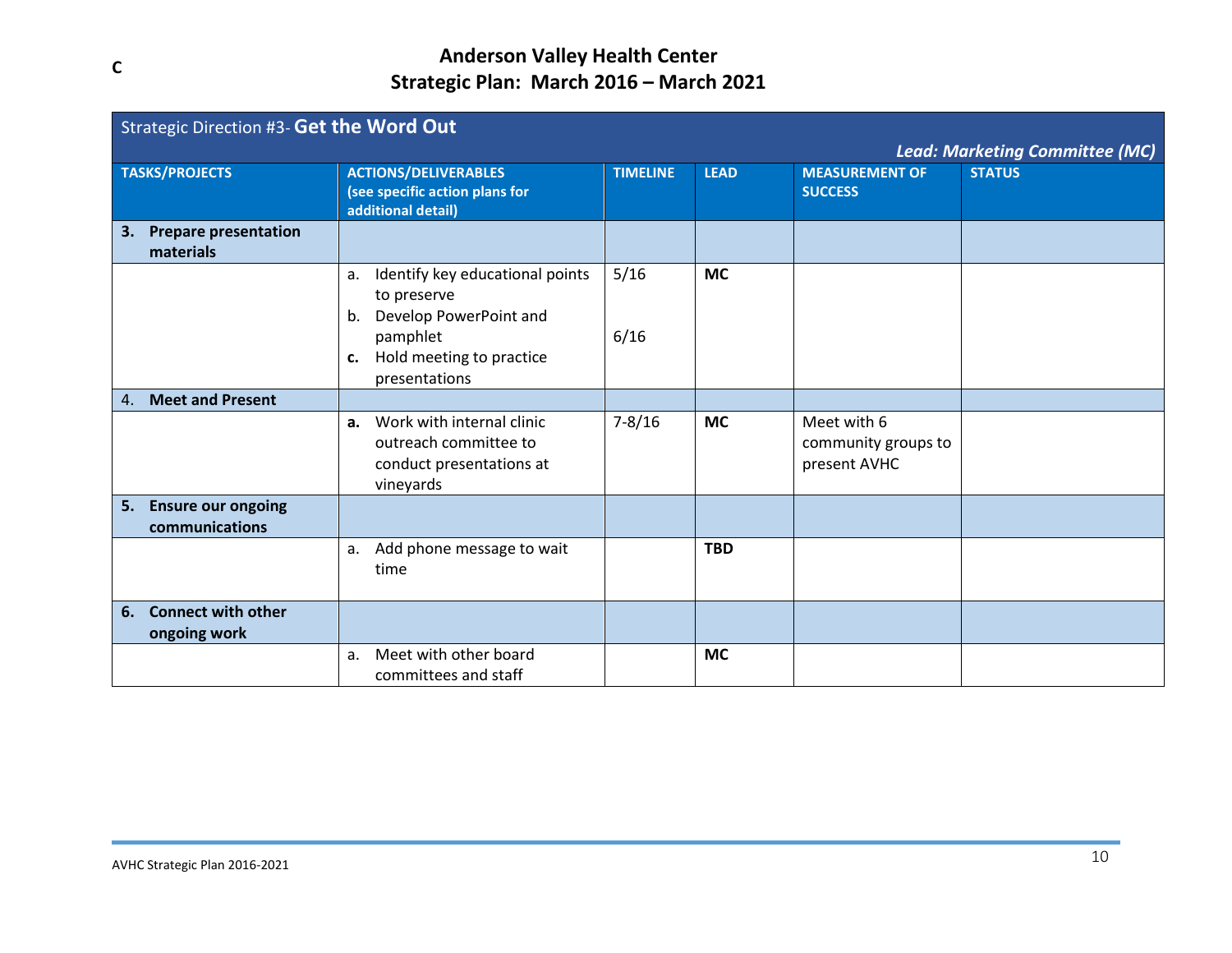|    | <b>Strategic Direction #4- Stabilize our Funding Sources</b> |                                                                                                                                                  |                      |             |                                                                  |                                                     |  |  |
|----|--------------------------------------------------------------|--------------------------------------------------------------------------------------------------------------------------------------------------|----------------------|-------------|------------------------------------------------------------------|-----------------------------------------------------|--|--|
|    | <b>TASKS/PROJECTS</b>                                        | <b>ACTIONS/DELIVERABLES</b><br>(see specific action plans for<br>additional detail)                                                              | <b>TIMELINE</b>      | <b>LEAD</b> | <b>MEASUREMENT OF</b><br><b>SUCCESS</b>                          | Lead - Fundraising Committee (FRC)<br><b>STATUS</b> |  |  |
| 1. | <b>Establish Fundraising</b><br>committee                    |                                                                                                                                                  | 1 year               |             |                                                                  |                                                     |  |  |
|    |                                                              | a. Identify committee<br>members of prospects<br>Call Bill S and Brad W<br>b.<br>c. Set up committee meeting                                     | 4/16<br>4/16<br>6/16 |             | Fundraising<br>committee<br>established and<br>meeting regularly |                                                     |  |  |
|    | 2. Create fundraising plan                                   |                                                                                                                                                  |                      |             |                                                                  |                                                     |  |  |
|    |                                                              | Write draft plan<br>a.<br>Review and get approval<br>b.<br>Implement plan<br>c.                                                                  | 8/16                 | <b>FRC</b>  | Fundraising plan<br>written and<br>approved by Board             |                                                     |  |  |
| 3. | <b>Pay off Mortgage</b>                                      |                                                                                                                                                  |                      |             |                                                                  |                                                     |  |  |
|    |                                                              | Create committee to explore<br>a.<br>options for and develop a<br>plan for paying off mortgage<br><b>b.</b> Present to Board and get<br>approval | 1 year               | <b>FRC</b>  | Committee<br>established and<br>begin implementing<br>plan       |                                                     |  |  |
|    |                                                              |                                                                                                                                                  | 3 years              |             | Mortgage paid off                                                |                                                     |  |  |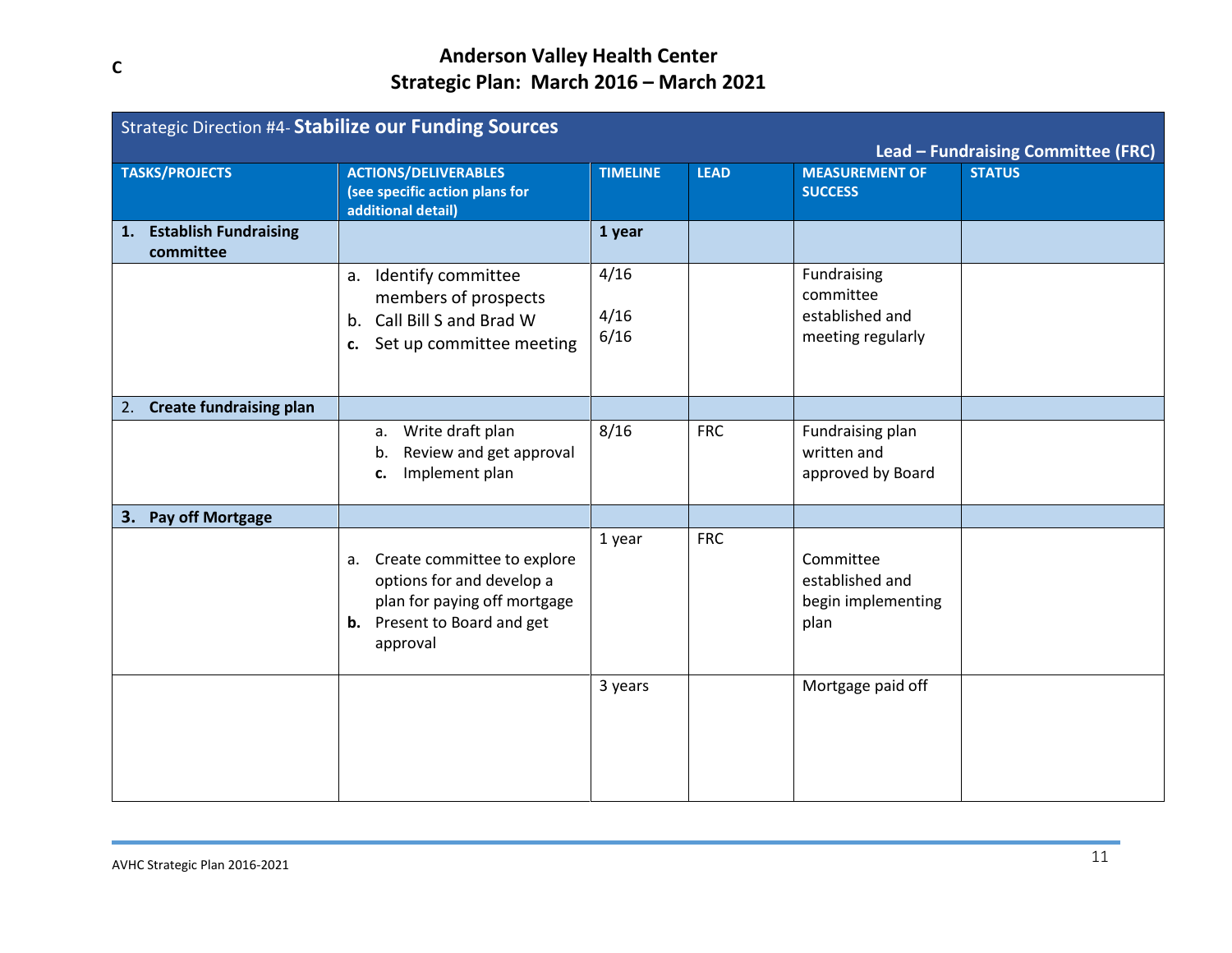|    | <b>Strategic Direction #4- Stabilize our Funding Sources</b>             |                                                                                                                                   |                 |             |                                                                   |                                    |  |  |
|----|--------------------------------------------------------------------------|-----------------------------------------------------------------------------------------------------------------------------------|-----------------|-------------|-------------------------------------------------------------------|------------------------------------|--|--|
|    |                                                                          |                                                                                                                                   |                 |             |                                                                   | Lead - Fundraising Committee (FRC) |  |  |
|    | <b>TASKS/PROJECTS</b>                                                    | <b>ACTIONS/DELIVERABLES</b><br>(see specific action plans for<br>additional detail)                                               | <b>TIMELINE</b> | <b>LEAD</b> | <b>MEASUREMENT OF</b><br><b>SUCCESS</b>                           | <b>STATUS</b>                      |  |  |
| 4. | <b>Establish Endowment</b><br>fund                                       |                                                                                                                                   |                 |             |                                                                   |                                    |  |  |
|    |                                                                          | Identify a plan for<br>a.<br>establishing an endowment                                                                            | 1-3 years       | <b>FRC</b>  | <b>Endowment fund</b><br>established and<br>contributions started |                                    |  |  |
| 5. | <b>Establish partnerships</b><br>with other foundations,<br>donors, etc. |                                                                                                                                   |                 |             |                                                                   |                                    |  |  |
|    |                                                                          | Identify key donors and<br>a.<br>foundations<br>Integrate partnership<br>b.<br>strategy into fundraising plan<br>(as appropriate) | 1 year          | <b>FRC</b>  |                                                                   |                                    |  |  |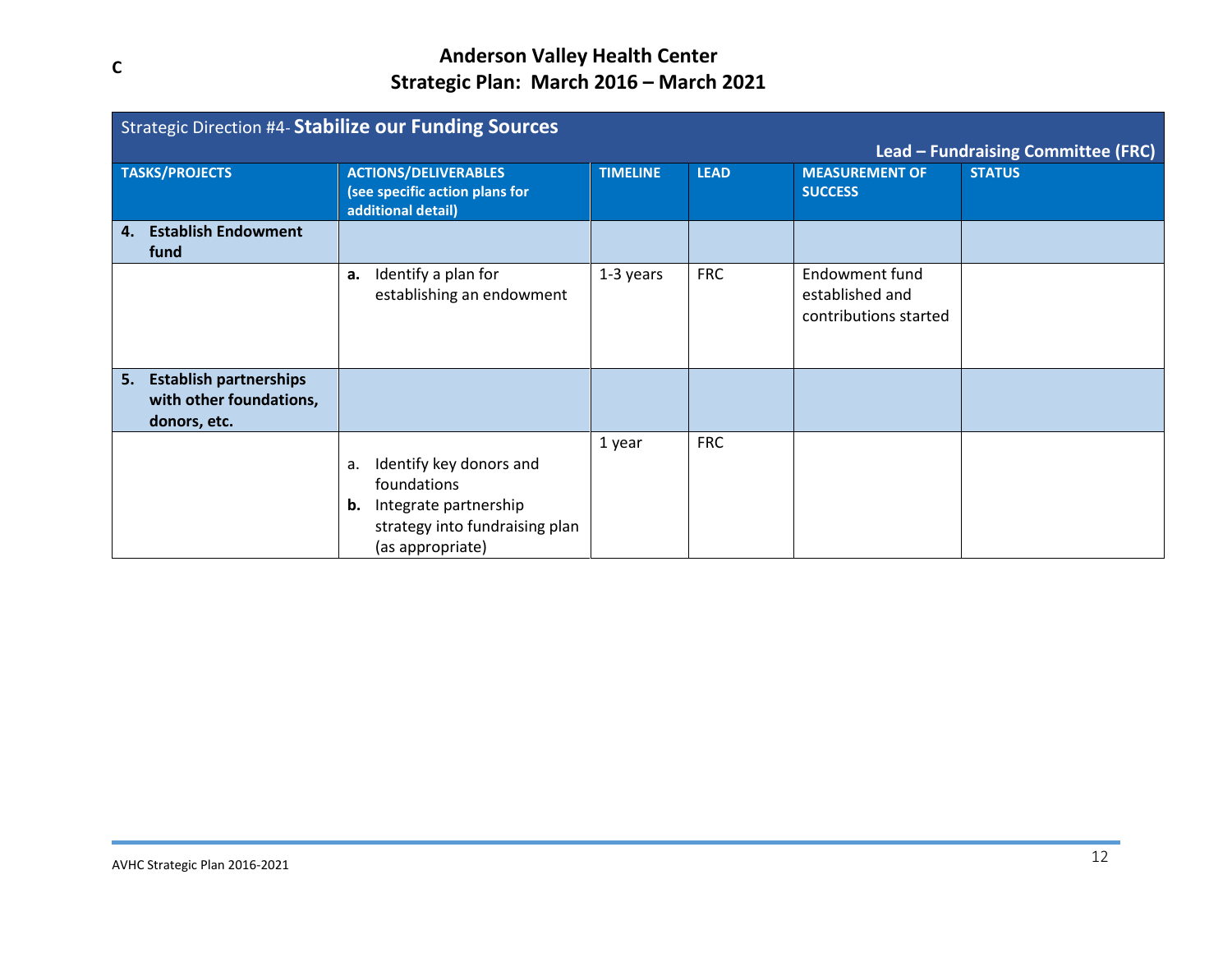|    | Strategic Direction #5- Prepare Future Leadership<br>Lead - Board Development and Governance Committee (BDGC) |                                                                                                                                                                                                                                                                                          |                 |                  |                                                                 |               |  |
|----|---------------------------------------------------------------------------------------------------------------|------------------------------------------------------------------------------------------------------------------------------------------------------------------------------------------------------------------------------------------------------------------------------------------|-----------------|------------------|-----------------------------------------------------------------|---------------|--|
|    | <b>TASKS/PROJECTS</b>                                                                                         | <b>ACTIONS/DELIVERABLES</b><br>(see specific action plans for<br>additional detail)                                                                                                                                                                                                      | <b>TIMELINE</b> | <b>RESOURCES</b> | <b>MEASUREMENT OF</b><br><b>SUCCESS</b>                         | <b>STATUS</b> |  |
| 1. | <b>Ensure smooth transition</b><br>of medical leadership<br>and continuity of<br>services to patients         |                                                                                                                                                                                                                                                                                          |                 |                  |                                                                 |               |  |
|    |                                                                                                               | Develop general succession<br>a)<br>plans for providers and staff<br>Develop and implement<br>b)<br>succession plan for medical<br>director<br>Reactivate search committee<br>c)<br>to be used for any new<br>openings                                                                   | 1 year          | <b>BDGC</b>      | Recruitment plan<br>$\bullet$<br>for future<br>medical director |               |  |
| 2. | Develop staff capacity,<br>capability and leadership                                                          |                                                                                                                                                                                                                                                                                          |                 |                  |                                                                 |               |  |
|    |                                                                                                               | Identify ways to<br>а.<br>communicate and engage<br>staff in Strategic planning<br>efforts<br>Provide leadership training<br>b.<br>for key staff<br>Provide staff with<br>I.<br>LEAN training and<br>identify next steps<br>Promote additional learning<br>c.<br>opportunities for staff |                 |                  |                                                                 |               |  |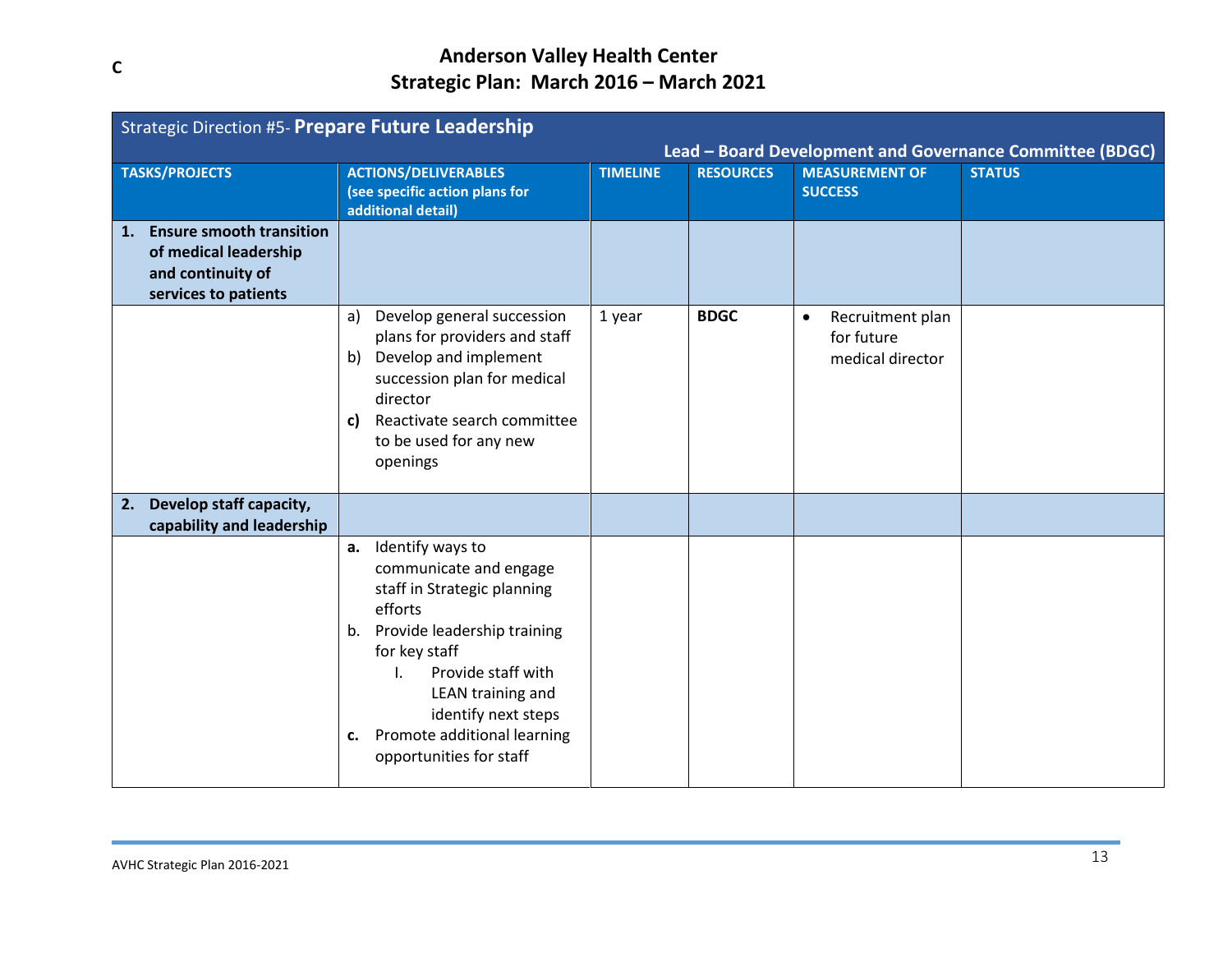|    | <b>Strategic Direction #5- Prepare Future Leadership</b><br>Lead - Board Development and Governance Committee (BDGC) |                                                                                                                                                                                                                                                                                                                                                                                                                                                                  |                 |                  |                                                                                                                        |               |  |  |
|----|----------------------------------------------------------------------------------------------------------------------|------------------------------------------------------------------------------------------------------------------------------------------------------------------------------------------------------------------------------------------------------------------------------------------------------------------------------------------------------------------------------------------------------------------------------------------------------------------|-----------------|------------------|------------------------------------------------------------------------------------------------------------------------|---------------|--|--|
|    | <b>TASKS/PROJECTS</b>                                                                                                | <b>ACTIONS/DELIVERABLES</b><br>(see specific action plans for<br>additional detail)                                                                                                                                                                                                                                                                                                                                                                              | <b>TIMELINE</b> | <b>RESOURCES</b> | <b>MEASUREMENT OF</b><br><b>SUCCESS</b>                                                                                | <b>STATUS</b> |  |  |
| 3. | <b>Ensure healthy and</b><br>sustainable Board.                                                                      |                                                                                                                                                                                                                                                                                                                                                                                                                                                                  |                 |                  |                                                                                                                        |               |  |  |
|    |                                                                                                                      | Develop plan for Board<br>a)<br>recruitment (e.g. Members<br>and leadership roles).<br>Develop Board Leadership<br>b)<br>and succession plan<br>Develop message for<br>c)<br>community engagement and<br>involvement<br>Recruit people to serve on<br>$\mathsf{d}$<br>board committees and<br>develop into Board members<br>Increase diversity of board<br>e)<br>members<br>Identify opportunities to<br>f)<br>build community and make<br>our work together fun |                 |                  | Board<br>$\bullet$<br>recruitment plan<br>in place<br>Successful<br>$\bullet$<br>transition to new<br>Board leadership |               |  |  |
|    | 4. Support ED in building<br>capacity                                                                                |                                                                                                                                                                                                                                                                                                                                                                                                                                                                  |                 |                  |                                                                                                                        |               |  |  |
|    |                                                                                                                      | a. Support Chloe in working<br>with CLI institute                                                                                                                                                                                                                                                                                                                                                                                                                |                 | <b>Board</b>     |                                                                                                                        |               |  |  |